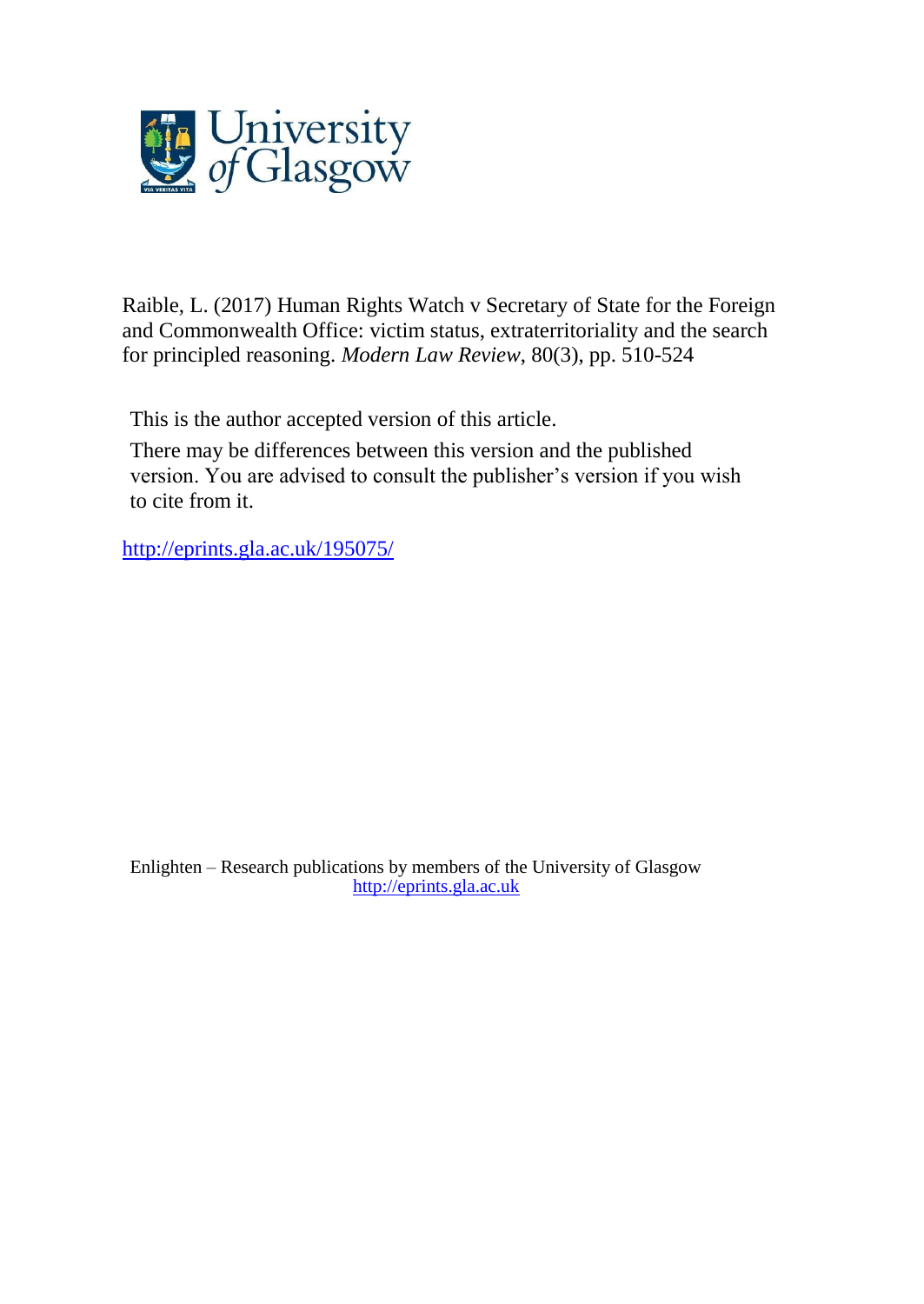# *Human Rights Watch* v *Secretary of State for the Foreign and Commonwealth Office*: Victim status, extraterritoriality and the search for principled reasoning

# Lea Raible\*

Modern Law Review (forthcoming)

Abstract: In *Human Rights Watch* v *Secretary of State for the Foreign and Commonwealth Office* the UK Investigatory Powers Tribunal found that the relevant standard of 'victim status' that applies in secret surveillance cases consists in a potential risk to be subjected to surveillance and that the European Convention on Human Rights does not apply to the surveillance of individuals who reside outside of the UK. This note argues that the Tribunal's finding regarding the victim status of the applicants was sound but that the underlying reasoning was not. The note further concludes that the Tribunal's finding on extraterritoriality is unsatisfactory and that its engagement with the European Court of Human Rights case law on the matter lacked depth. Finally, the note considers the defects of *Human Rights Watch* and the case law on extraterritoriality more generally against the backdrop of the place of principled reasoning in human rights adjudication.

Key words: European Convention on Human Rights, Regulation of Investigatory Powers Act 2000, victim status, extraterritoriality, surveillance, privacy

### **A INTRODUCTION**

Have you ever made a phone call, sent an email, or, you know, used the internet [sic]? Of course you have!

 <sup>\*</sup> PhD Candidate, Faculty of Laws, University College London. I am grateful to Joe Atkinson, Raquel Barradas de Freitas, Alex Green, Colm O'Cinneide, Eugenio Velasco and two anonymous referees for their helpful comments and suggestions. Responsibility for the views expressed, of course, remains mine alone.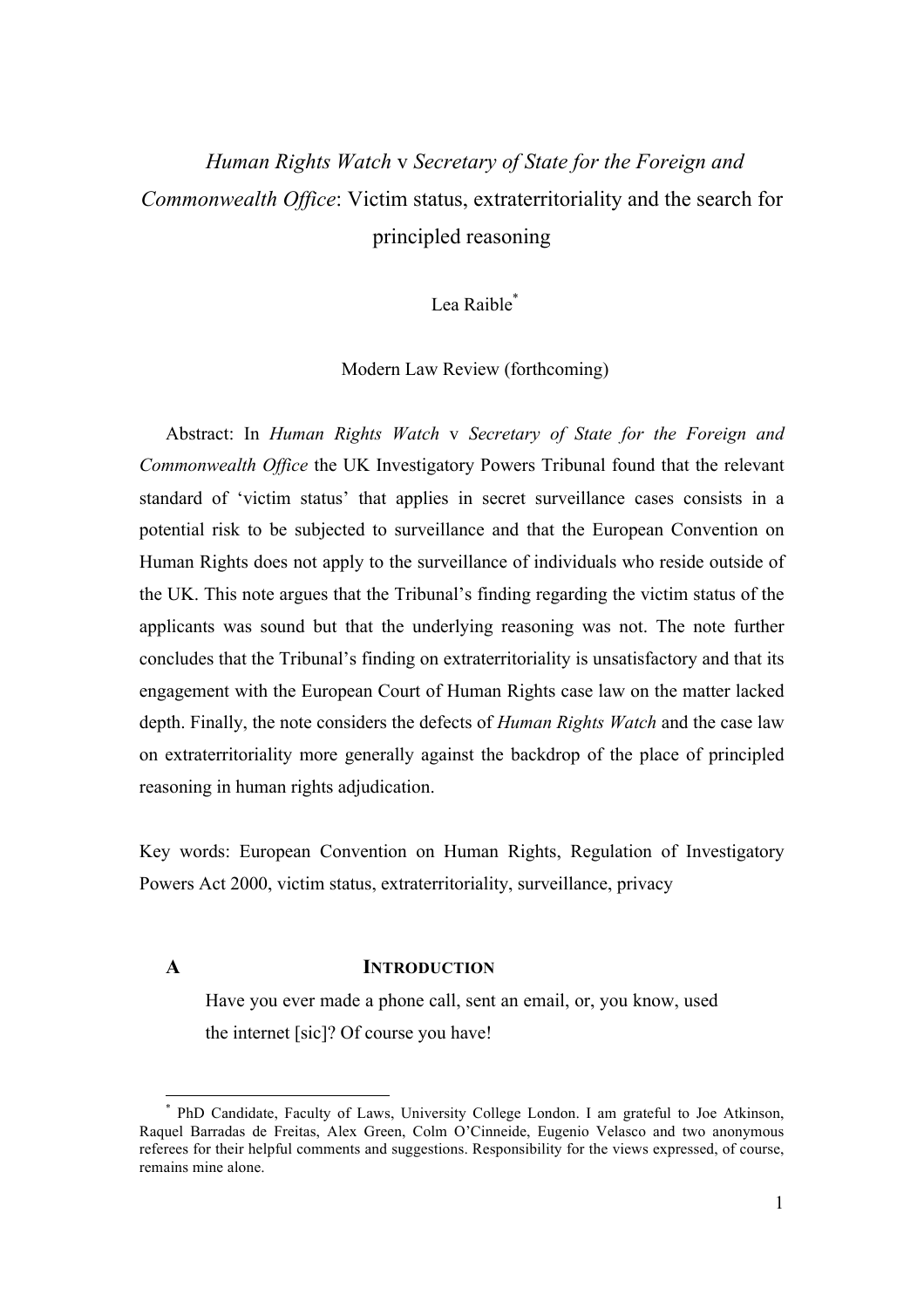Chances are, at some point, your communications were swept up by the U.S. National Security Agency's [NSA] mass surveillance program and passed on to Britain's intelligence agency GCHQ [Government Communications Headquarter].<sup>1</sup>

These are the first lines of an entry on the website of the Privacy International Campaign.<sup>2</sup> It was set up by the charity so that individuals could apply to the UK Investigatory Powers Tribunal's (IPT or Tribunal) to find out if they had been subject to unlawful surveillance. The IPT is a court that adjudicates complaints about secret surveillance by public authorities, either because the measures are unlawful or because they are in breach of human rights. The aforementioned campaign led to 663 complaints by NGOs and individuals both from within and from outside the UK. In *Human Rights Watch* v *Secretary of State for the Foreign and Commonwealth Office*<sup>3</sup> (*Human Rights Watch*) the IPT considers two preliminary issues related to these complaints: standing and the extraterritorial application of the European Convention on Human Rights (ECHR or Convention). The Tribunal decided that all applicants have standing provided they supply further information. But it also found, problematically, that the ECHR was not applicable to individuals abroad even if they have been subject to government surveillance.

Who should be considered to have standing in a claim regarding the violation of privacy by alleged government surveillance is a difficult issue due to the measure's necessary secrecy. Surveillance for the purposes of gaining intelligence is only effective if it is unknown to the target. If a targeted individual knows that their communications are being monitored, they may adapt their behaviour and thus distort any intelligence gathered. The legal flipside is that individuals must be able to complain about covert surveillance even if they cannot prove that they are subject to such a measure. Demanding that applicants show that they meet the usual ECHR standard of being 'directly affected' would render judicial oversight impossible by definition.<sup>4</sup> The European Court of Human Rights (ECtHR or Court) and also the IPT in *Human Rights Watch* discuss the standard under the heading of 'victim status'.

<sup>&</sup>lt;sup>1</sup> *Human Rights Watch and others* v *Secretary of State for the Foreign and Commonwealth Office and others* [2016] UKIPTrib 15 165-CH at [7].

<sup>&</sup>lt;sup>2</sup> The campaign has since been suspended. See https://www.privacyinternational.org/illegalspying (last accessed 23 August 2016).

<sup>&</sup>lt;sup>3</sup> n 1 above.<br><sup>4</sup> *Zhakarov v Russia* (2016) 63 EHRR 17.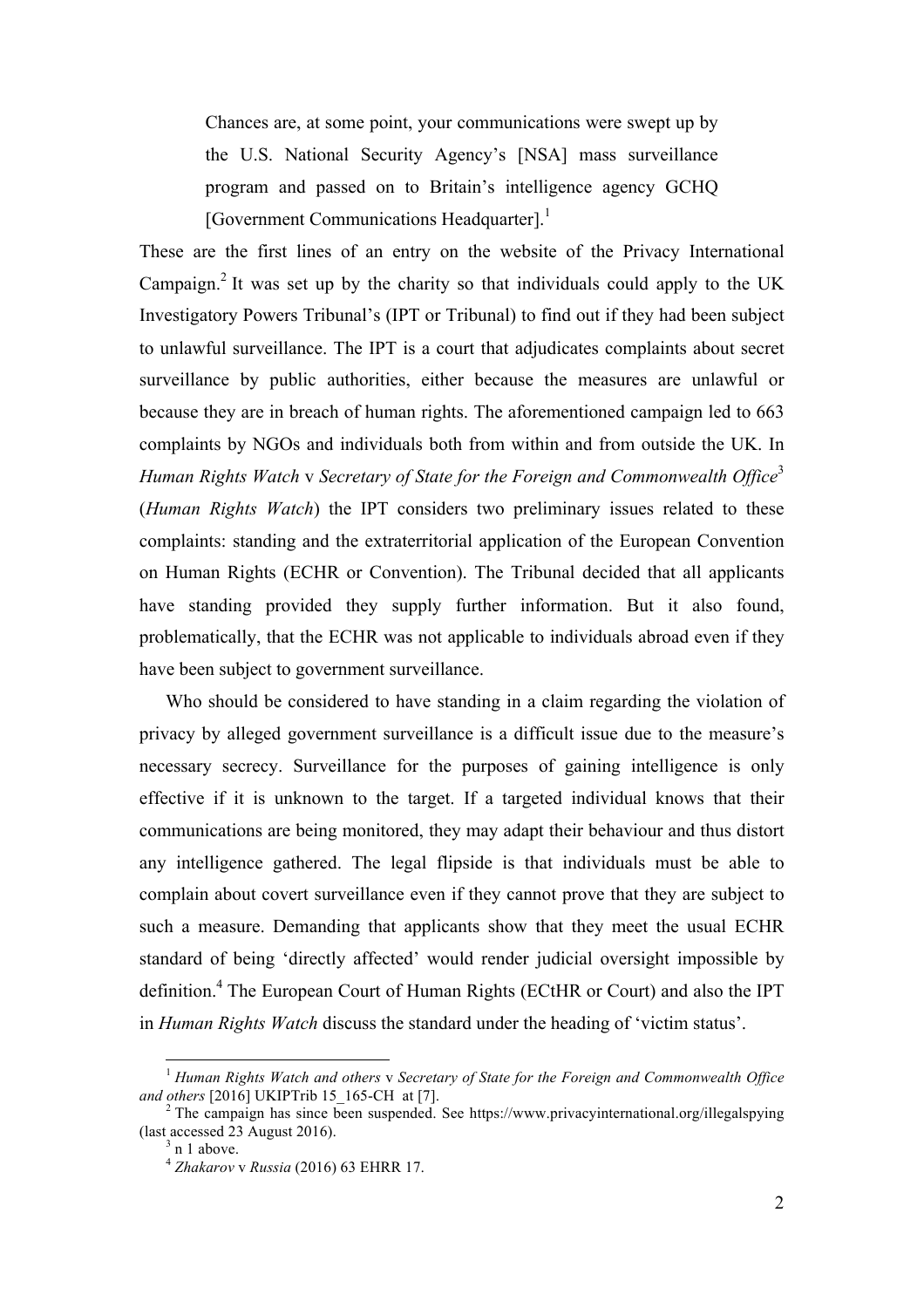'Extraterritoriality' or 'extraterritorial application' denotes the issue of whether the ECHR applies to individuals abroad. In essence, the question is if and when states owe human rights obligations to individuals outside their territory.<sup>5</sup> Following the wording of the Convention the discussion turns on the interpretation of the term 'jurisdiction'. The IPT thus frames the question as follows: is a person brought within UK jurisdiction when they are subjected to surveillance by the UK Government even though they are not within UK territory and not directly under the control of the UK? This is a thorny issue in the context of privacy. Digital communications do not respect national borders and neither does government surveillance of such communications. It is thus difficult to make a case that someone's location should make a difference to whether or not they are owed respect for their private life according to article 8 ECHR.

Questions on victim status and extraterritoriality arise regularly in the context of rights to privacy and mass surveillance. Accordingly, a pronouncement of a specialised tribunal on these issues is bound to have profound impact. In addition, *Human Rights Watch* is, as far as the author is aware, the first time that a UK court has ruled on the applicability of the ECHR regarding government surveillance abroad and thus represents a major development in the area. An Investigatory Powers Bill that increases powers to intercept and retain data in bulk $<sup>6</sup>$  means that these issues are</sup> as relevant and topical as they could be, and will remain so for the foreseeable future. The findings in *Human Rights Watch* are controversial and have swiftly been criticised by commentators.<sup>7</sup> As the Tribunal's rulings are not subject to direct appeal in the UK it is highly likely that its decision will be challenged before the ECtHR. $8$ 

This note argues that the IPT's finding regarding the victim status of the applicants is largely (but not fully) correct when considered against the ECHR, but that the same

<sup>&</sup>lt;sup>5</sup> M. Milanovic, *Extraterritorial Application of Human Rights Treaties: Law, Principles, and Policy* (Oxford: Oxford University Press 2011) 8.

 $<sup>6</sup>$  At the time of drafting the latest available document was Investigatory Powers HL Bill (2016-</sup> 2017) 62. A problematic example in terms of bulk data interception and retention is section 84, which provides for Internet connection data to be retained in bulk and accessible to government agencies without a warrant. In addition, parts 6 and 7 of the Bill introduce potentially extensive bulk warrants.<br><sup>7</sup> M. Milanovic, 'UK Investigatory Powers Tribunal Rules that Non-UK Residents Have No Right

to Privacy under the ECHR' *EJIL:Talk!* 18 May 2016 at http://www.ejiltalk.org/uk-investigatorypowers-tribunal-rules-that-non-uk-residents-have-no-right-to-privacy-under-the-echr/ (last accessed 23 August 2016); S. Kim 'ECHR Jurisdiction and Mass Surveillance: Scrutinising the UK Investigatory Power Tribunal's Recent Ruling' *EJIL:Talk!*, 9 June 2016 at http://www.ejiltalk.org/echr-jurisdictionand-mass-surveillance-scrutinising-the-uk-investigatory-power-tribunals-recent-ruling/ (last accessed 23 August 2016).<br> $8 \times 7 \times 10^{8}$  Kim n 7 above.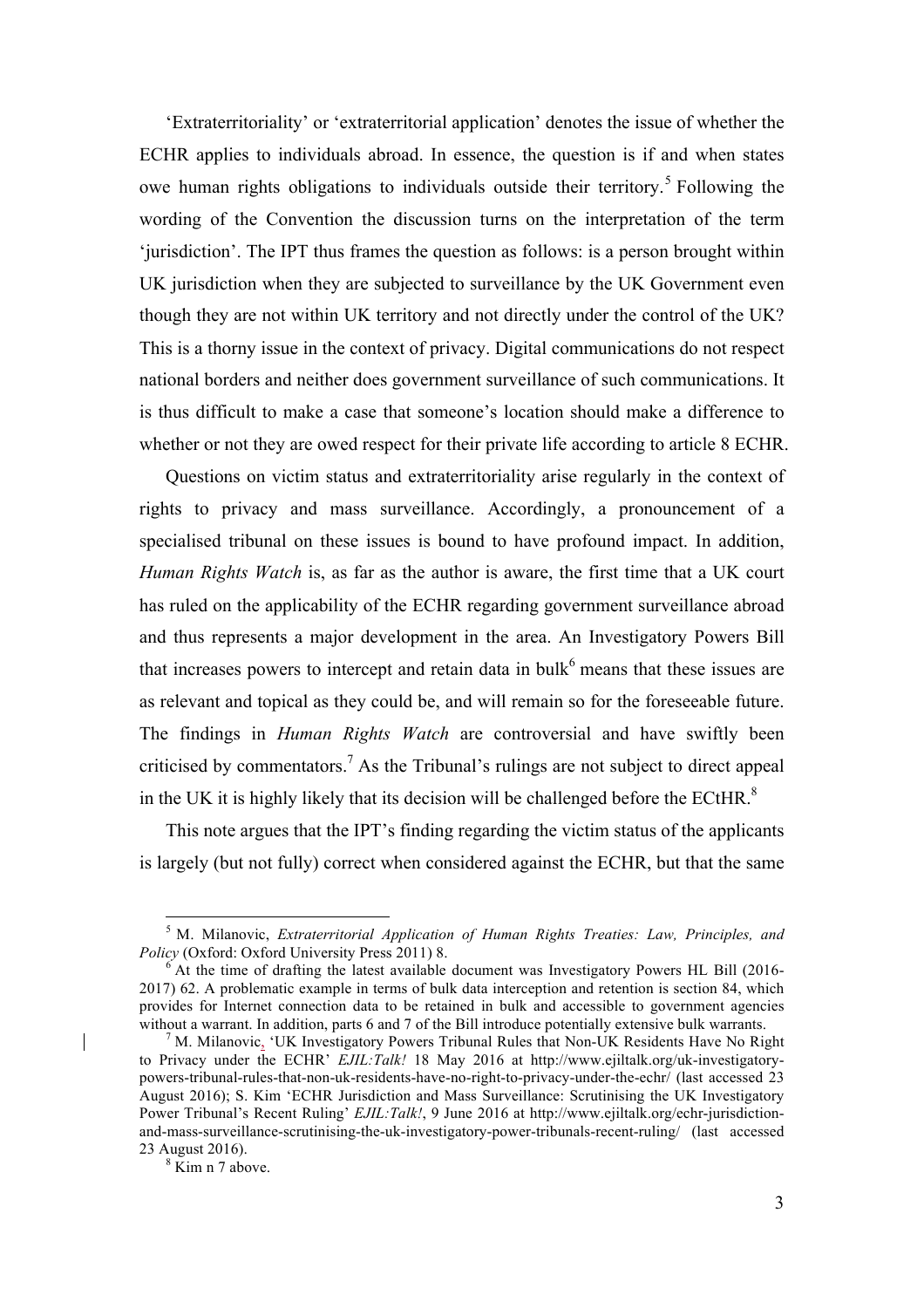cannot be said for its finding regarding extraterritorial jurisdiction. Furthermore, the judgment as a whole raises serious questions concerning the place of principled reasoning in human rights adjudication and in the on-going debate about the frontiers of human rights. The note begins with a sketch of the facts and the background of the case. In its second and third parts, it addresses the Tribunal's reasoning and findings relating to victim status and extraterritoriality with regard to the case law of the ECtHR. The fourth part considers a deeper question: why did the Tribunal fail as it did? To answer this, the note explores the place of principled reasoning in human rights adjudication both before the ECtHR and in the domestic context.

# **A BACKGROUND**

The IPT considers two kinds of applications. The first kind are claims under section 7 of the Human Rights Act 1998 (HRA 1998) as set out by section 65(2)(a) of the Regulation of Investigatory Powers Act 2000 (RIPA 2000). With regard to these claims the IPT is required to act according to section 2 of the HRA 1998 and thus to 'take into account' ECtHR decisions and judgments. The second kind of applications is complaints against secret measures regulated by RIPA 2000. These are domestic law complaints according to section 65(2)(b) of RIPA 2000 against conduct of public authorities, such as intelligence services. Individuals can complain about any alleged failure to act lawfully or to follow internal procedure by such public authorities.

After the Snowden revelations in 2013, several non-governmental organisations, including Privacy International, applied to the IPT in order to challenge the UK Government's surveillance regime concerning bulk data interception. <sup>9</sup> They challenged that UK intelligence services had access to data collected by the NSA under PRISM, which provided for the collection of data from companies such as Yahoo and Google, $10$  and a bundle of programmes referred to as Upstream, under which data was intercepted from fibre optic cables.<sup>11</sup> Further, they challenged a UK programme called Tempora, under which the GCHQ intercepted data from cables landing in the UK.<sup>12</sup> Liberty/Privacy No 2 found that the arrangements of intelligence

<sup>&</sup>lt;sup>9</sup> n 1 above at [3]. See further *ibid*.<br><sup>10</sup> M. Rispoli, 'Looking at PRISM', 7 June 2013 https://www.privacyinternational.org/node/267<br>(last accessed 23 August 2016).

<sup>&</sup>lt;sup>11</sup> Kim n 7 above.<br><sup>12</sup> n 1 above at [3]. On Tempora see E. MacAskill and others, 'GCHQ Taps Fibre-optic Cables for Secret Access to World's Communication' *The Guardian* 21 June 2013.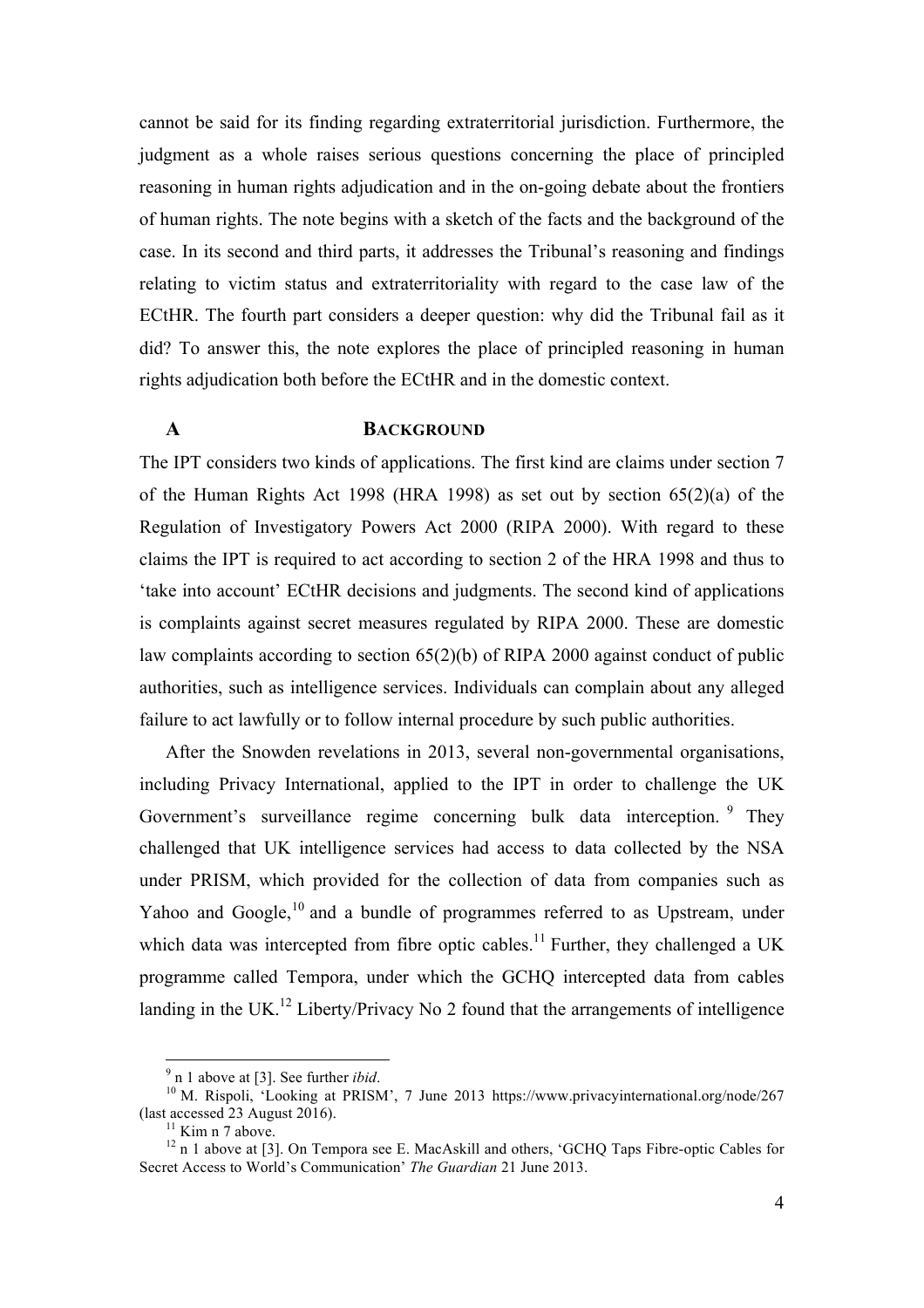sharing under PRISM and Upstream were unlawful and contravened article 8 ECHR prior to the disclosures in the same judgments.<sup>13</sup> Liberty/Privacy No 3 found that Tempora, the system operated pursuant to section 8(4) of RIPA 2000 warrants, was legal and complied with the ECHR.<sup>14</sup>

After these findings were published, Privacy International launched the campaign mentioned above. 663 applications were made through the campaign webpage, each of which contained both a human rights claim and a domestic law complaint.<sup>15</sup> They asserted that the applicants believed to be affected by either information sharing according to PRISM and Upstream and/or by Tempora and challenged the lawfulness of these measures under the ECHR or RIPA 2000 and internal procedures respectively. <sup>16</sup> The judgment in *Human Rights Watch* followed a request of the Respondents to dismiss all applications based on the fact that the proceedings in Liberty/Privacy had resolved any future applications (including the ones before the Tribunal now) on the same issues.<sup>17</sup> It dealt with the first ten of the applications in order to determine if any of them and the remaining ones should be considered.<sup>18</sup> As such the Tribunal's determinations are on the preliminary issues of victim status or locus standi and the question of extraterritorial jurisdiction under the ECHR.<sup>19</sup>

The IPT held that the complaints were not res judicata as a refusal to look at each claim separately would be contrary to ECtHR case law and the Tribunal's duties according to RIPA 2000. The IPT found that such a refusal would undermine its own function of judicial oversight.<sup>20</sup> Consequently, the Tribunal determined that it will consider all domestic law complaints pursuant to section 65(2)(b) of RIPA 2000 so long as the claimants submit further information to demonstrate that they are potentially at risk of surveillance. <sup>21</sup> Importantly, complaints will be considered regardless of whether the applicant in question was at any material time present in the UK or not.<sup>22</sup> With regard to the human rights claims according to section 65(2)(a) of RIPA 2000, however, the IPT decided to only consider those made by persons

<sup>&</sup>lt;sup>13</sup> Kim n 7 above.<br><sup>14</sup> *ibid*.<br><sup>15</sup> n 1 above at [8]-[9].<br><sup>15</sup> *ibid* at [8]-[10], [24].<br><sup>17</sup> *ibid* at [28]-[29].<br><sup>18</sup> *ibid* at [11]-[12].<br><sup>20</sup> *ibid* at [13].<br><sup>21</sup> *ibid* at [41].<br><sup>21</sup> *ibid* at [46]-[48].<br><sup>22</sup> *ibid*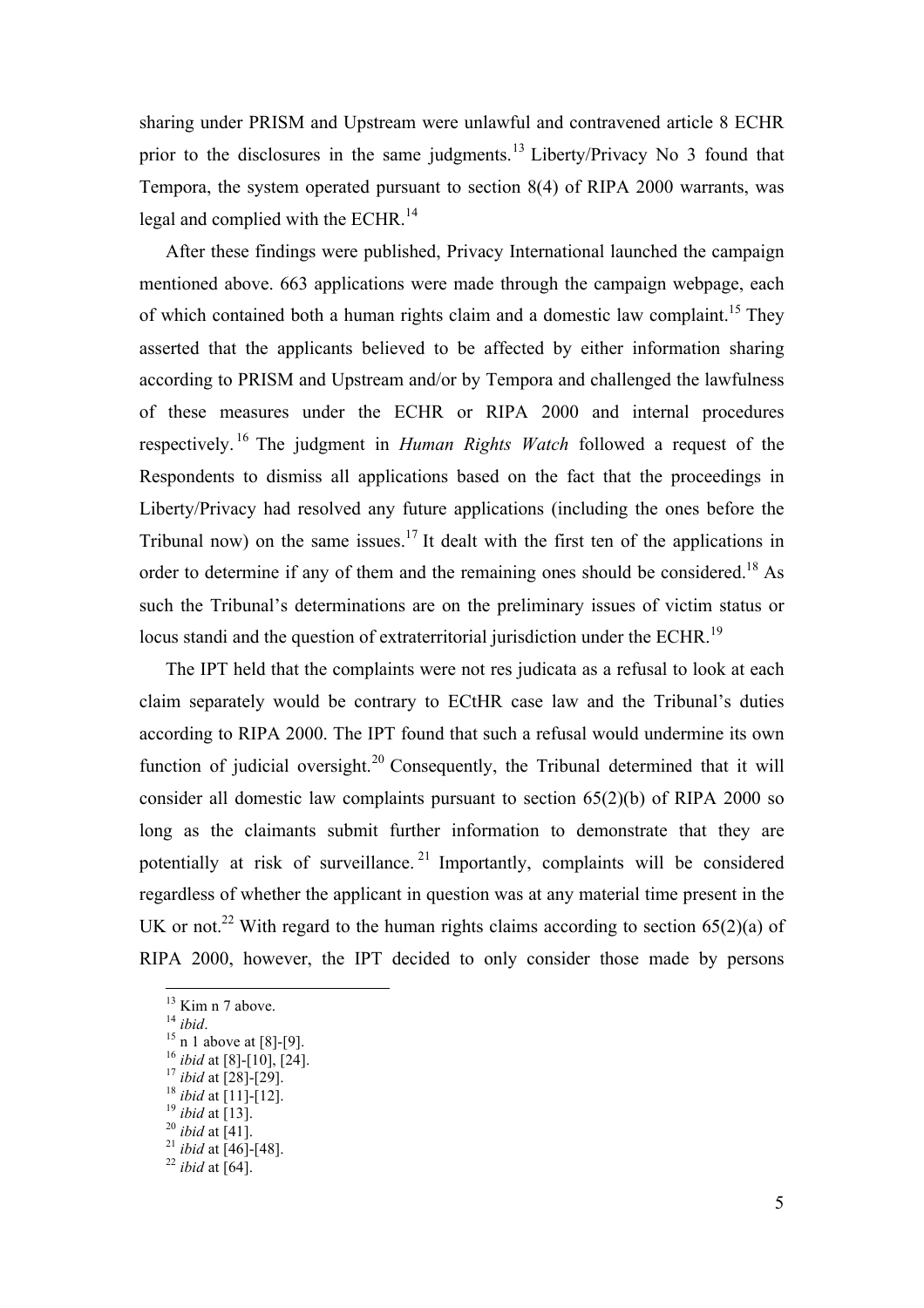situated in the UK because claimants who 'do not enjoy a private life in the UK' do not fall under the jurisdiction of the UK according to article 1 of the ECHR.<sup>23</sup> This is where the difference between the two kinds of applications gains traction.

# **A VICTIM STATUS**

The first substantive part of the judgment deals with what the Tribunal calls the victim issue.<sup>24</sup> The IPT found that for the purposes of both domestic law complaints and human rights claims all applicants have standing if they provide further information explaining why, due to their personal situation, they are potentially at risk of surveillance under the relevant legislation.<sup>25</sup> This section discusses the Tribunal's engagement with the ECtHR case law and the IPT's own reasoning. It argues that the Tribunal's conclusion is sound, but that its reasoning is not.

The IPT first outlines the relevant case law of the ECtHR in considerable detail.<sup>26</sup> The usual standard for the latter to consider an application is that an applicant be 'directly effected' by the alleged interference with a Convention right.<sup>27</sup> This is what it means for an applicant to be a victim of a rights violation according to article 34 of the ECHR. The Court justifies this by taking recourse to the Convention's and – following from this – its own function: '…the Convention does not provide for the institution of an *actio popularis* and … its [the Court's] task is not normally to review the relevant law and practice *in abstracto*, but to determine whether the manner in which they were applied to, or affected, the applicant gave rise to a violation of the Convention…'.28 However, the ECtHR has allowed for a nuanced approach whenever covert measures were at issue. It has, in its own words '… permitted general challenges to the relevant legislative regime in the sphere of secret surveillance in recognition of the particular features of secret surveillance measures and the importance of ensuring effective control and supervision of them.<sup>29</sup>

In *Zhakarov* the Court 'harmonised' its approach to the conditions in which an applicant can claim to be a victim of a violation of article 8 of the ECHR without

<sup>&</sup>lt;sup>23</sup> *ibid* at [58], [61]-[64].<br><sup>24</sup> *ibid* at [14]-[48].<br><sup>25</sup> *ibid* at [46]-[48].<br><sup>26</sup> *ibid* at [14]-[19]. The Tribunal does not distinguish between domestic law complaints and human rights claims.

<sup>&</sup>lt;sup>27</sup> See, eg, *Klass v Germany* Series A No 28 at [36]-[38]; *Burden v United Kingdom* (2008) 47 EHRR 38 at [33].

 $\frac{^{28}}{^{29}}$  n 4 above at [164].<br><sup>29</sup> *ibid* at [165]. See also n 1 above at [16].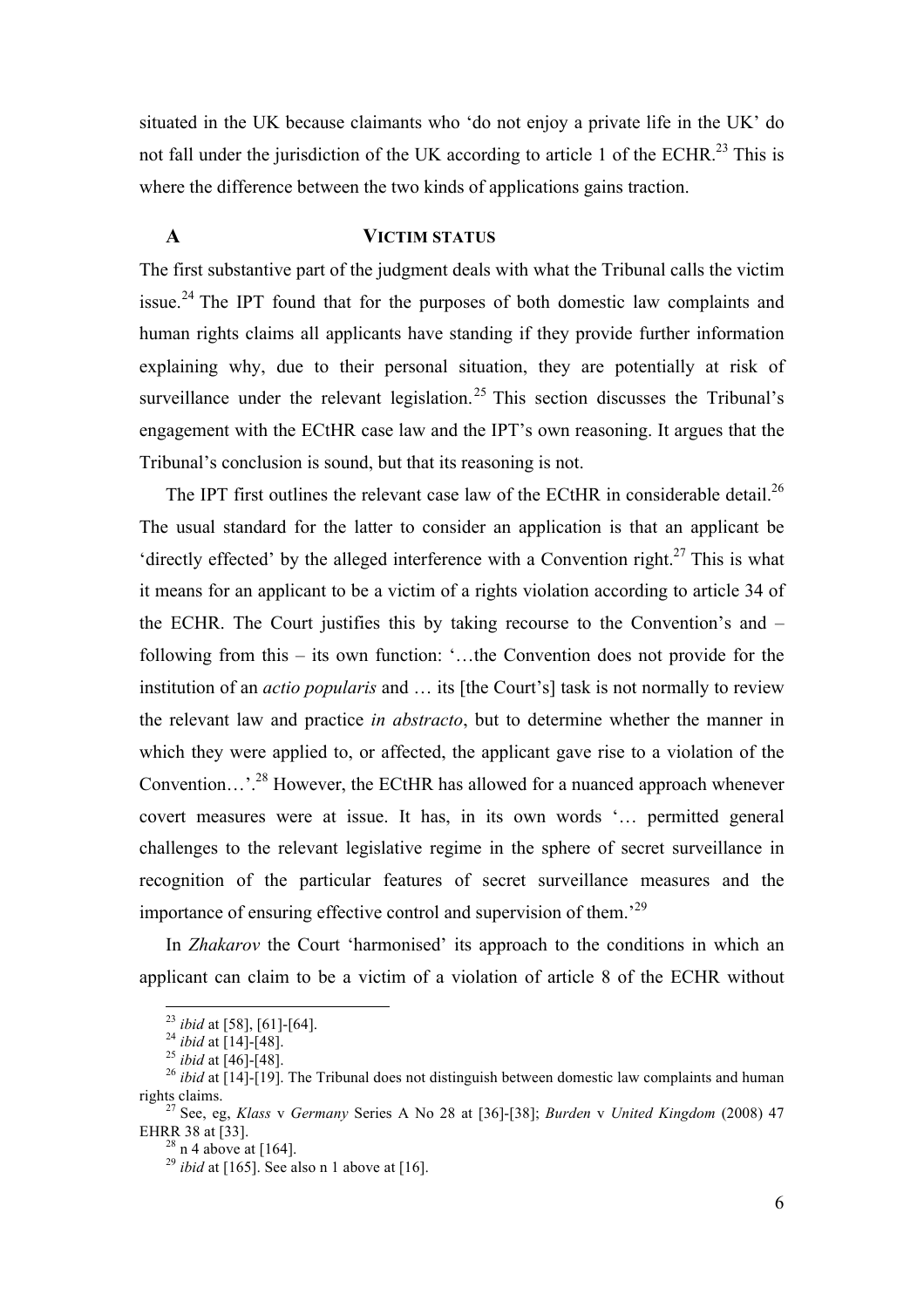having to prove that they had actually been subject to surveillance by introducing a two-tiered test regarding abstract complaints.<sup>30</sup> First, it needs to be established that laws and practices instituting secret surveillance indeed exist. Their existence is sufficient cause to make an application to the Court for all those to whom such measures might be applied without the need to show any risk of actual surveillance.<sup>31</sup> An applicant need only establish that they belong to a class of persons that could be subjected to surveillance under the framework.<sup>32</sup> This is the relevant standard for cases where there is no effective remedy against secret surveillance measures at the domestic level.<sup>33</sup> Second, the Court held that an applicant must show – in addition to the existence of practices of secret surveillance – that the applicant is 'potentially at risk' that intelligence services have compiled information concerning their private life.<sup>34</sup> This is the standard that the Court uses in cases where there is an effective domestic remedy. The latter standard can be classified as a mixed approach: it does allow for abstract challenges but requires applicants to show not only that the legislation might apply to them but that there is a potential risk of actual surveillance. In sum, the Court continues to allow abstract challenges of secret surveillance measures but differentiates what applicants have to establish according to whether there are effective domestic remedies available.

This harmonised approach is in line with the justification for allowing abstract challenges in cases involving secret surveillance, which was made explicit in *Kennedy*  v *UK*.<sup>35</sup> The ECtHR named as the main reason for allowing abstract challenges in surveillance cases that '… secrecy of such measures does not result in the measures being effectively unchallengeable and outside the supervision of national judicial authorities and the Court.<sup>36</sup> It thus appealed to the principle of effective oversight described above. The ECtHR then went on to consider whether there was judicial oversight available on the national level. *Kennedy* was a case lodged against the UK and the Court found that the higher standard of proof was applicable because of the

<sup>&</sup>lt;sup>30</sup> n 4 above at [170]-[172].<br><sup>31</sup> *ibid* at [171].<br><sup>32</sup> *ibid*.<br><sup>34</sup> n 4 above at [166].<br><sup>35</sup> (2011) 52 EHRR 4 at [124]. See also n 4 above at [169].<br><sup>36</sup> *ibid* at [124].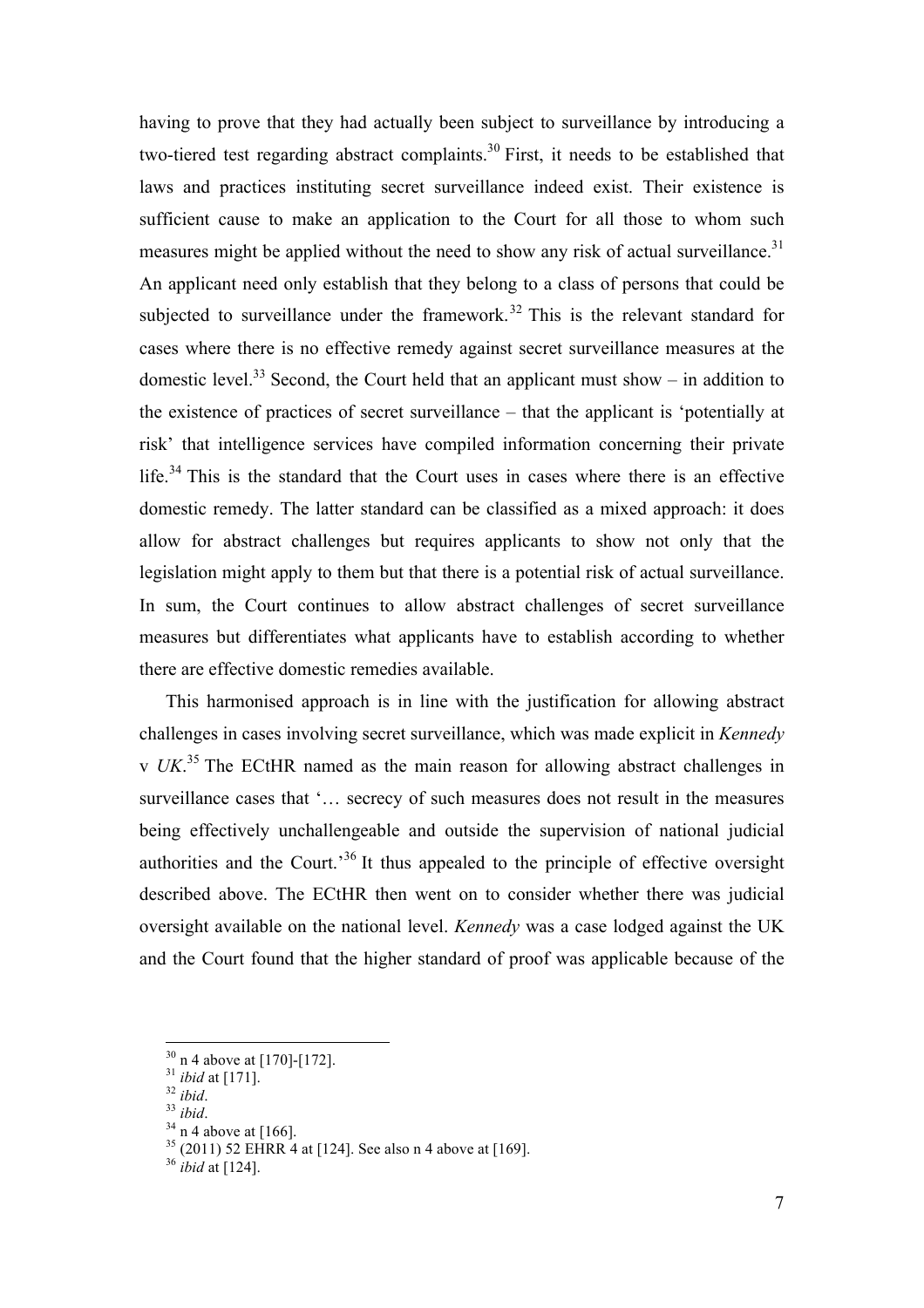existence of the very Tribunal discussed here.<sup>37</sup> In *Zhakarov*, the Court held explicitly that the mixed approach where applicants need to show that they are 'potentially at risk' of surveillance is the relevant standard only where there are effective domestic remedies.<sup>38</sup> Wherever this is not the case applicants only need to show that the relevant law and practices might apply to them.<sup>39</sup>

The IPT made clear at the outset that it is of an open mind regarding the standard of proof required, and inspired by the case law of the ECtHR.<sup>40</sup> The Tribunal's conclusion is that it should follow the ECtHR and adopt the standard developed in *Kennedy*. <sup>41</sup> It does so by extensively quoting *Zhakarov* and then concluding that 'accordingly' the same reasoning applies to proceedings before the IPT. There are two issues with the IPT's approach. First, the ECtHR's reasoning does not say anything about the standard a domestic court should apply but only refers to the situation the ECtHR finds itself in. This means that the IPT should have resorted to its own principled reasoning. Second, if the Tribunal had actually followed the ECtHR's reasoning it should have come to a different conclusion. The IPT should have concluded that the applicants could challenge the legislative framework as such without showing a potential risk of surveillance because the IPT itself is a court of first instance and cannot rely on the existence of remedies to justify higher standards of access. As mentioned, the ECtHR in *Kennedy* allowed for the mixed standard requiring the applicant to show a 'potential risk' of surveillance precisely because the UK has a judicial mechanism in the form of the IPT.<sup>42</sup> The harmonised approach in *Zhakarov* explicitly confirms this rationale.<sup>43</sup> If the IPT now adopts the (slightly) higher hurdle involving 'potential risk' of surveillance as opposed to the more generous standard of an actual abstract challenge of the legal framework to access the very procedures that gave rise to its justification in the first place, the purpose of the 'potential risk' version of the victim status is defeated.

None of this is to say that access to the IPT is not an effective domestic remedy, nor that the Tribunal's conclusion is unsound. It is to say, however, that the Tribunal

<sup>&</sup>lt;sup>37</sup> n 35 above at [185]-[190]. The IPT makes explicit reference to this fact: n 1 above at [17].<br><sup>38</sup> n 4 above at [171].<br><sup>39</sup> *ibid.*<br><sup>40</sup> n 1 above at [14].<br><sup>41</sup> *ibid* at [19].<br><sup>42</sup> n 35 above at [125]-[129].<br><sup>43</sup> n 4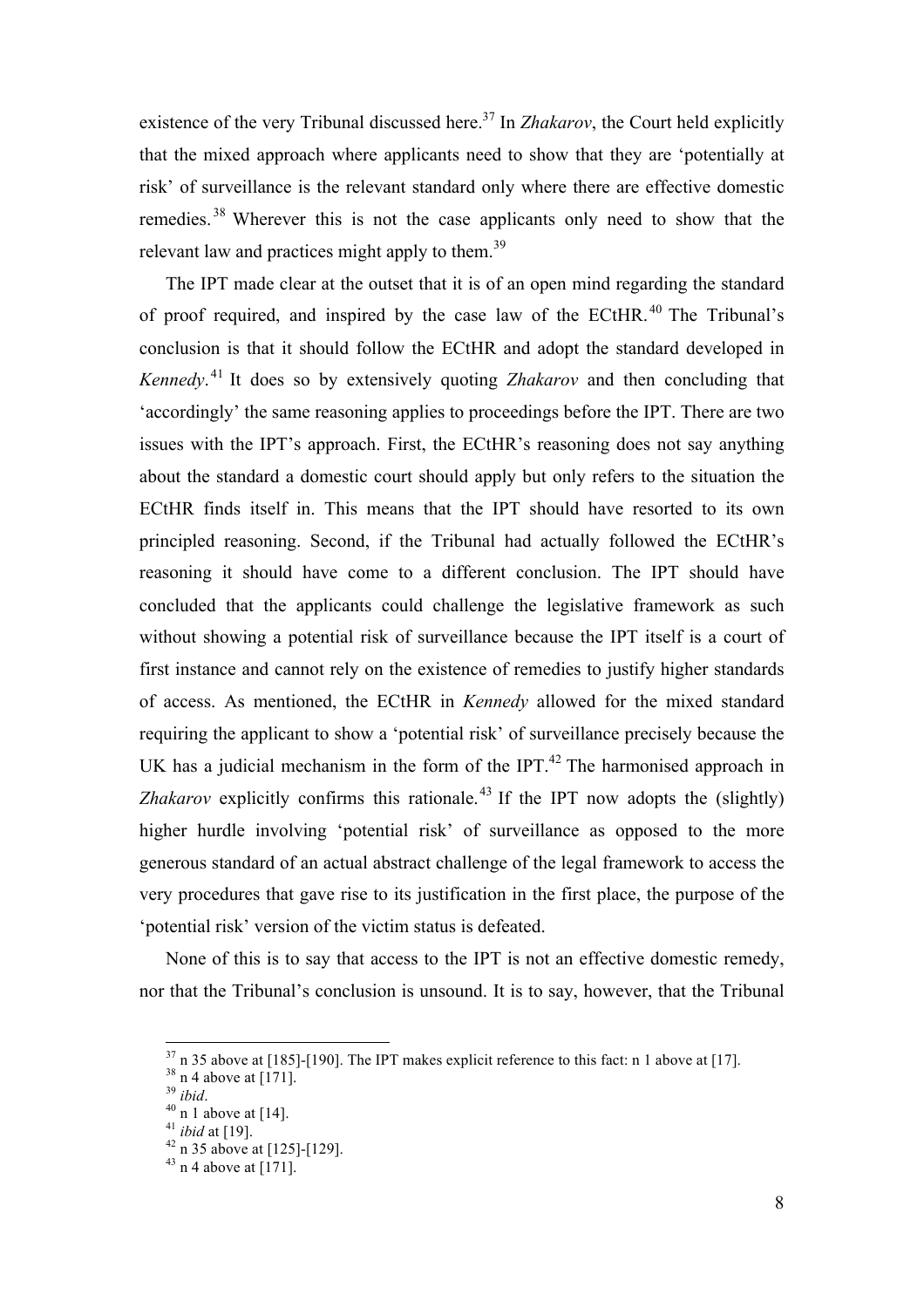should have carried out its own principled reasoning. For example, it could have pointed to a principle of integrity of the judicial process. That is, the IPT could have said that as a specialised tribunal whose judgments are not liable to judicial review it is ill equipped to consider abstract challenges even if the ECtHR's reasoning required them. Insofar as the Tribunal did not do so, *Human Rights Watch* is a missed opportunity. However, compared to the problems the Tribunal faces in its dealing with the issue of extraterritorial jurisdiction, this can only be described as a minor quibble.

## **A EXTRATERRITORIALITY**

Noting that two of the six individuals whose claims were under consideration have never resided in the UK the Tribunal turned to extraterritoriality.<sup>44</sup> The IPT found that while all domestic law complaints would be considered, only the human rights claims of those individuals who were within the UK would be.<sup>45</sup> This section puts the issue of extraterritoriality into context where necessary and analyses the IPT's reasoning on the question. It argues that the Tribunal did not deal with the issue of extraterritoriality in a satisfactory way, dodging rather than resolving the question before it.

Article 1 of the ECHR provides that states '… shall secure to everyone within their jurisdiction the rights and freedoms defined in section 1 of this Convention'. It is this provision that has led the ECtHR to address extraterritoriality in the interpretation of the term jurisdiction. The provision refers to the jurisdiction of a state, not the jurisdiction of a court.<sup>46</sup> In addition, the term jurisdiction has a particular meaning in international human rights law. It denotes a threshold criterion for the application of a particular human rights treaty and should not be confused with other meanings of jurisdiction in international law.<sup>47</sup> Accordingly, it is inaccurate or at least confusing to say – as the Tribunal does – that the result of its analysis of the ECtHR's case law on the extraterritorial application of the Convention is that the IPT lacks jurisdiction.<sup>48</sup> It would have been more helpful and also correct to say that the Convention is not

<sup>&</sup>lt;sup>44</sup> n 1 above at [49]-[63].<br><sup>45</sup> *ibid* at [60]-[62].<br><sup>46</sup> n 5 above 19-20.<br><sup>47</sup> n 5 above 19-41; see also S. Besson, 'The Extraterritoriality of the European Convention on Human Rights: Why Human Rights Depend on Jurisdiction and What Jurisdiction Amounts To' (2012)

 $48$  n 1 above at [62].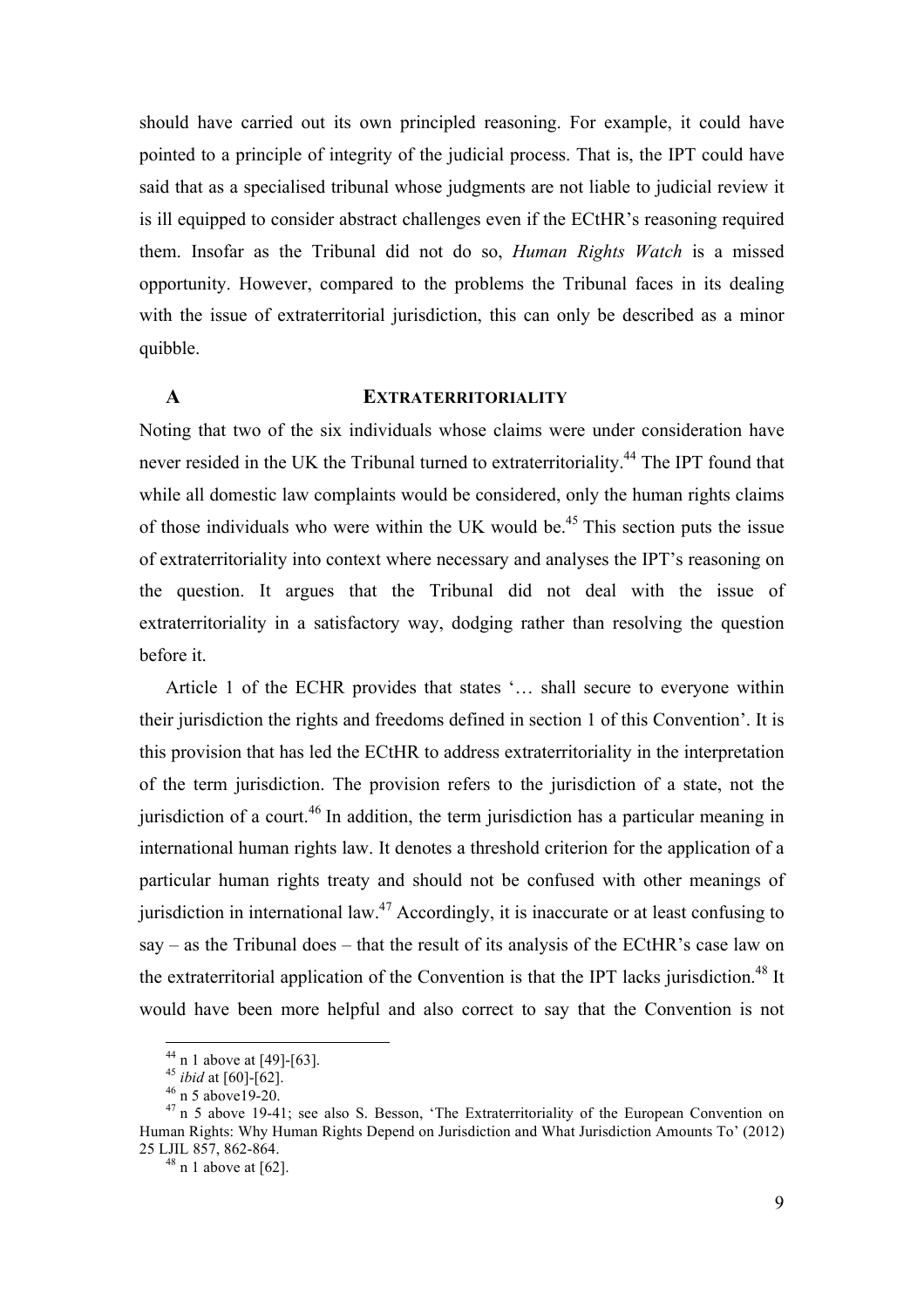applicable because the claimants are not within the jurisdiction of the UK and that they thus do not have a claim in the first place. The correct question is whether the UK owes individuals abroad obligations arising form the Convention or not.<sup>49</sup> The fact that (in the view of the Tribunal) the UK does not owe such obligations is the reason why the IPT dismisses the claims and the fact that it sees itself as not having jurisdiction is parasitic upon this former conclusion. Using the term 'jurisdiction' in different senses without clarifying this is unhelpful and should have been avoided.

Turning to the IPT's substantive finding on jurisdiction it is useful to begin with a brief overview of the ECtHR's case law on extraterritoriality to date. The Court starts from the assumption that there is a 'territorial principle', that is, it deems jurisdiction to be primarily exercised on national territory.<sup>50</sup> In the cases following *Banković v Belgium* (*Banković*), <sup>51</sup> the ECtHR developed what it calls exceptions to this principle. This is how it arrived at the statement in *Al-Skeini v UK* where it found that there are two exceptions to the principle: the personal one and the spatial one.<sup>52</sup> The personal model of extraterritorial jurisdiction refers to a situation where state agents exercise physical power or control over a person abroad. The scenario used as the usual backdrop is arrest or detention. <sup>53</sup> In *Al-Skeini*, which among other situations concerned the killing of civilians during patrols, the Court further specified that the state must exercise some or all public powers usually exercised by government.<sup>54</sup> The spatial model, on the other hand, refers to a situation where a state has effective control over an area outside its territory as a result of military action, usually belligerent occupation.<sup>55</sup> Most recently, the Court seems to have abandoned a strict distinction between the personal and the spatial model and instead focuses on what kind of power and control was being exercised in order to establish jurisdiction.<sup>56</sup> The ECtHR reached these current principles by way of a rather mysterious journey, using slightly different definitions of jurisdiction at different times, usually without

<sup>&</sup>lt;sup>49</sup> Noted correctly by the Respondents, paraphrased *ibid*, at [49] and the Tribunal *ibid* at [52].<br>
<sup>50</sup> Banković v Belgium (2007) 44 EHRR SE5 at [59]; Al-Skeini v UK (2011) EHRR 18 at [132].<br>
<sup>51</sup> Banković v Belgium n Echr: Why Jaloud and Pisari Should Be Read as Game Changers' (2016) EHRLR 161.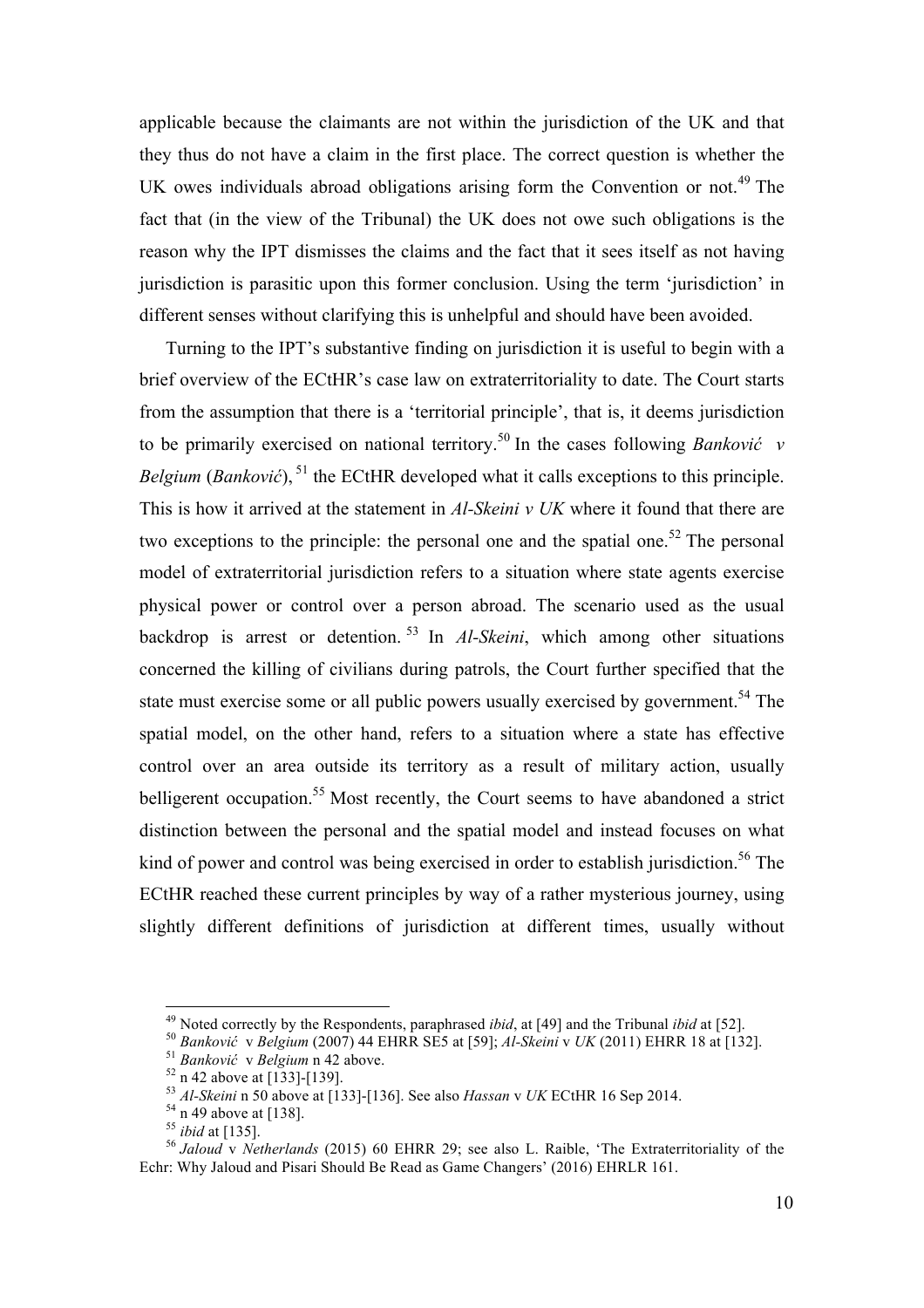justification and occasionally contradicting itself.<sup>57</sup> It is especially striking that the Court has been unwilling to rely explicitly on the values underpinning the principles it developed. 58

The above summary points to two important facts. First, the ECtHR has not yet decided a case regarding article 8 of the Convention and mass surveillance abroad. Second, and perhaps as a result of the first point, the exceptions the Court currently operates with do not easily lend themselves to guide the application of the ECHR in cases where a state subjects individuals located abroad to surveillance. For example, does the interception and storage of information regarding the private life of an individual amount to physical power and control of that individual? Or does the tapping of cables result in control over an area? Both questions must be answered in the negative, albeit with some unease. After all, it seems to make little difference to the individual who is subjected to surveillance if their information is intercepted and processed by a state where one happens to reside or by some other state.<sup>59</sup> A moral distinction between these two cases is implausible, particularly if states that practice surveillance share information.<sup>60</sup>

Additionally, when the Tribunal's finding is thought through the result is as follows: the right to the protection of one's private and family life would be virtually inapplicable to electronic communications. The reason is that there is only ever one state party to the ECHR that would owe individuals obligations under the Convention while all others – all the states one does not reside in – could subject any individual abroad to unfettered surveillance. It is unsurprising that the IPT found that the UK did not have jurisdiction over individuals abroad simply because it may have intercepted their information, $61$  if only because the ECtHR case law is inconclusive at best.<sup>62</sup> But the result is deeply disturbing.

Regarding the cases decided by the ECtHR that the Tribunal chose to analyse there is one particularly questionable move. The IPT cites *Chagos Islanders* v  $UK^{63}$  as the most recent authoritative statement of the principles on authority and jurisdiction

<sup>&</sup>lt;sup>57</sup> See the examples in *Al-Skeini* v *UK* n 50 above, Concurring Opinion of Judge Bonello at [5].<br><sup>58</sup> See below 15-17.<br><sup>59</sup> See also M. Milanovic, 'Human Rights Treaties and Foreign Surveillance: Privacy in a Digital Age' (2015) 56 *Harvard International Law Journal* 81-146, 118-19.<br><sup>60</sup> See further *ibid* 123-24.<br><sup>61</sup> Milanovic n 7 above.<br><sup>62</sup> n 1 above at [61].<br><sup>63</sup> (2013) 56 EHRR SE15.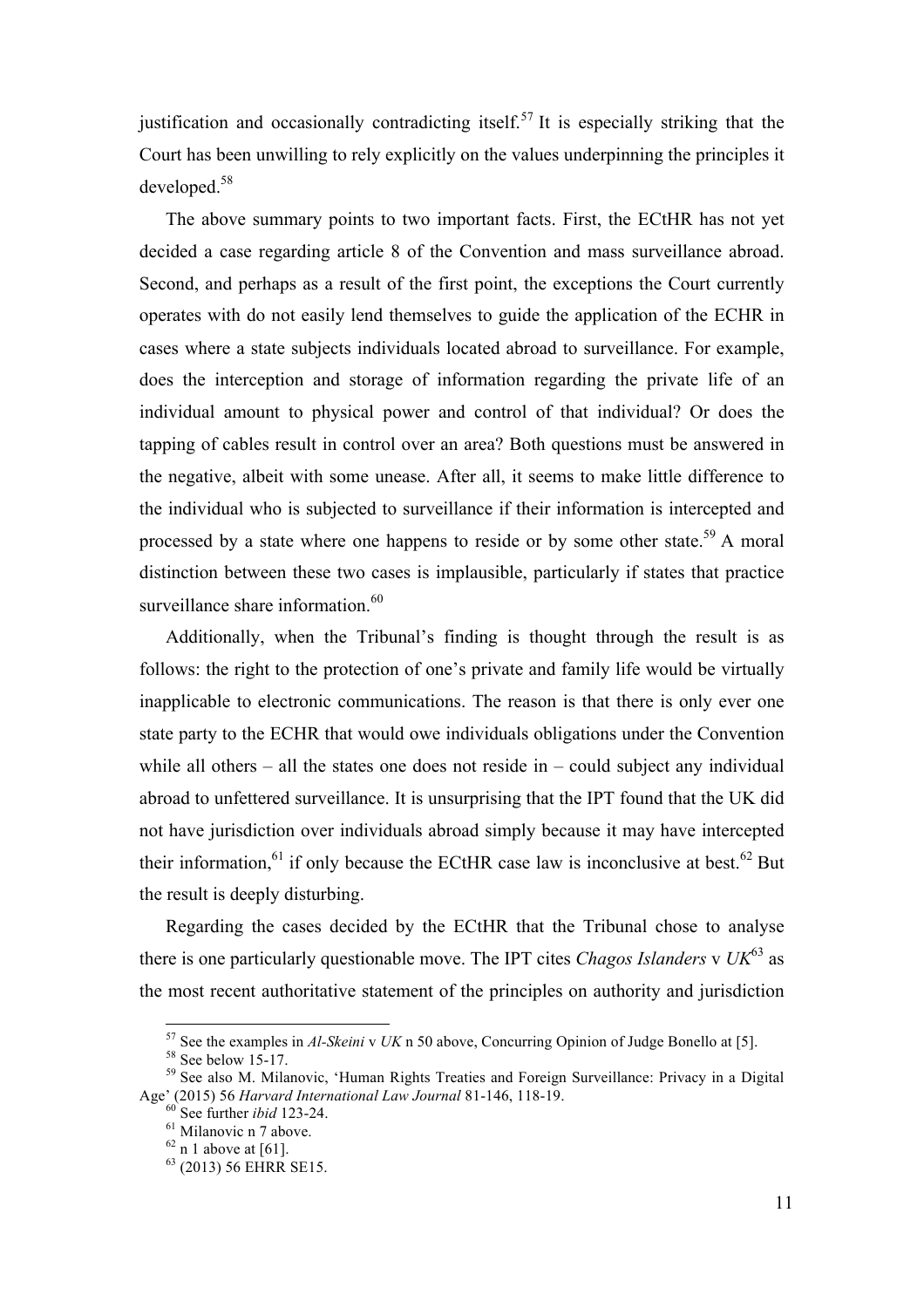abroad and quotes the relevant passages.<sup>64</sup> This is not entirely accurate, however. In *Chagos Islanders* the Court did not ultimately decide admissibility based on the issue of jurisdiction,<sup>65</sup> which makes the cited passages an obiter dictum. Where the ECtHR did deal with extraterritoriality it addressed a rather niche aspect: the difference between articles 1 and 56 of the ECHR. The latter is a provision rooted in Europe's colonial history and stipulates that the Convention only applies to territories for the international relations of which a state is responsible on a permanent basis – in other words colonial territories — if the contracting state makes a declaration to that effect. Furthermore, throughout its treatment of the issue of jurisdiction, the Court relies on *Al-Skeini*, just as it does in other judgments on extraterritoriality.<sup>66</sup> This confirms that the latter remains the authoritative summary of the ECtHR's views on jurisdiction and that *Chagos Islanders* has not changed this. <sup>67</sup> The IPT's choice to represent the ECtHR's case law based on a truncated version employed in *Chagos Islanders* rather than the more comprehensive and also decisive list in *Al-Skeini* is thus questionable. All the same, but not reflecting well on the IPT either, this choice does not seem to have impacted the Tribunal's reasoning.

A further problematic aspect of the IPT's judgment is the way it engages with *Banković* v *Belgium*. The IPT only mentions it once with a gesture at the fact that the analogy to the present case was close, <sup>68</sup> which is a little cryptic. <sup>69</sup> In *Human Rights Watch* the issue is whether a person potentially subjected to surveillance is within the jurisdiction of the UK when the UK's agents intercept and store data on UK territory even though the person whose data is concerned is not within that territory. In *Banković* the ECtHR had to consider if the same is the case for civilians killed in a bombing by the respondent states of a television station in Belgrade. How these two scenarios are similar would need to be established. Unfortunately, the Tribunal does no such thing and thus bases its findings on not very much reasoning at all.

There are more complaints to be made with regard to the reasoning of the Tribunal in the few paragraphs that deal with jurisdiction. And the criticisms that the present

<sup>&</sup>lt;sup>64</sup> n 1 above at [53], the name of the case is misquoted as 'Chagos Island v UK'.<br>
<sup>65</sup> n 63 above at [75]-[76].<br>
<sup>66</sup> See, eg, n 53 above at [74]; n 56 above at [139].<br>
<sup>67</sup> n 56 above163.<br>
<sup>68</sup> n 1 above at [58].<br>
<sup>69</sup>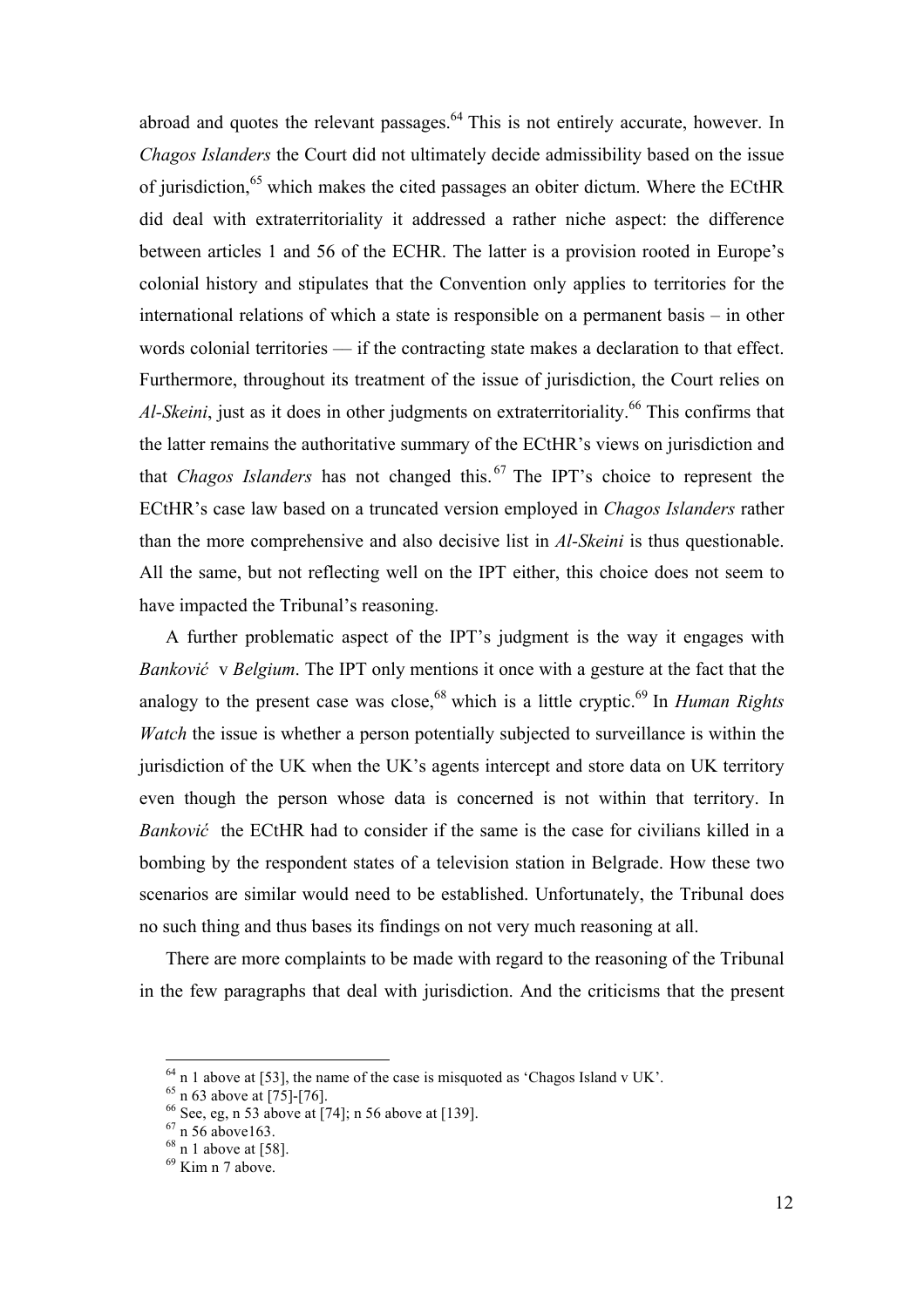author is aware of are well founded.<sup>70</sup> What is clear even after this brief discussion is that the Tribunal does not engage in any depth with the ECtHR's case law on the extraterritorial application of the Convention. In order to elucidate what the Tribunal should have done in this regard, a closer look at the quality and depth of the ECtHR's reasoning is warranted. The remainder of this note argues that the reason for the Tribunal's failures in *Human Rights Watch* is a lack of proper engagement with the underlying principles at stake. It introduces a framework of understanding principled reasoning that illuminates what the IPT – and the ECtHR – should have done. Finally, it shows that the quality of the IPT's engagement with ECtHR case law in *Human Rights Watch* correlates with how principled the ECtHR's reasoning in a given matter is in the first place.

## **A PRINCIPLED REASONING**

The fundamental problem of both parts of *Human Rights Watch* is the Tribunal's failure to engage properly with the underlying principles. With regard to victim status, the IPT considered the ECtHR's case law carefully and at length but still draws the wrong conclusion. In the part of the judgment dealing with extraterritoriality, the IPT does not engage with case law of the ECtHR in a similarly meaningful way and instead relies on a rather cursory analysis of the relevant cases.<sup>71</sup> Conceptualising what the Tribunal and – at least as far as extraterritoriality is concerned – the ECtHR should have done requires a framework that explains the place of principled reasoning in human rights adjudication. To this end, consider the following.

'Principled reasoning' denotes reasoning that relies on principles. Principles, in turn, are understood here to mean standards that are observed because they are a requirement of justice or of morality more generally.<sup>72</sup> Unlike legal rules, principles do not necessitate action but only provide one reason among several potential ones that points in one direction.<sup>73</sup> In addition, it is posited that applying (legal) principles requires an enquiry into the values they uphold.<sup>74</sup> Together with values, principles so

<sup>&</sup>lt;sup>70</sup> Milanovic n 7 above; *ibid. T*<sup>1</sup><br><sup>71</sup> Kim n 7 above.<br><sup>72</sup> R. Dworkin, *Taking Rights Seriously* (London: Duckworth 1977) 22. For a critique of this understanding of principles see, eg, H.L.A. Hart, *The Concept of Law* (2nd edn, Oxford: Oxford University Press 1994) 259-263.<br><sup>73</sup> Dworkin n 72 above 24-28.<br><sup>74</sup> A. Green, 'A Philosophical Taxonomy of European Human Rights Law' (2012) EHRLR 71, 73.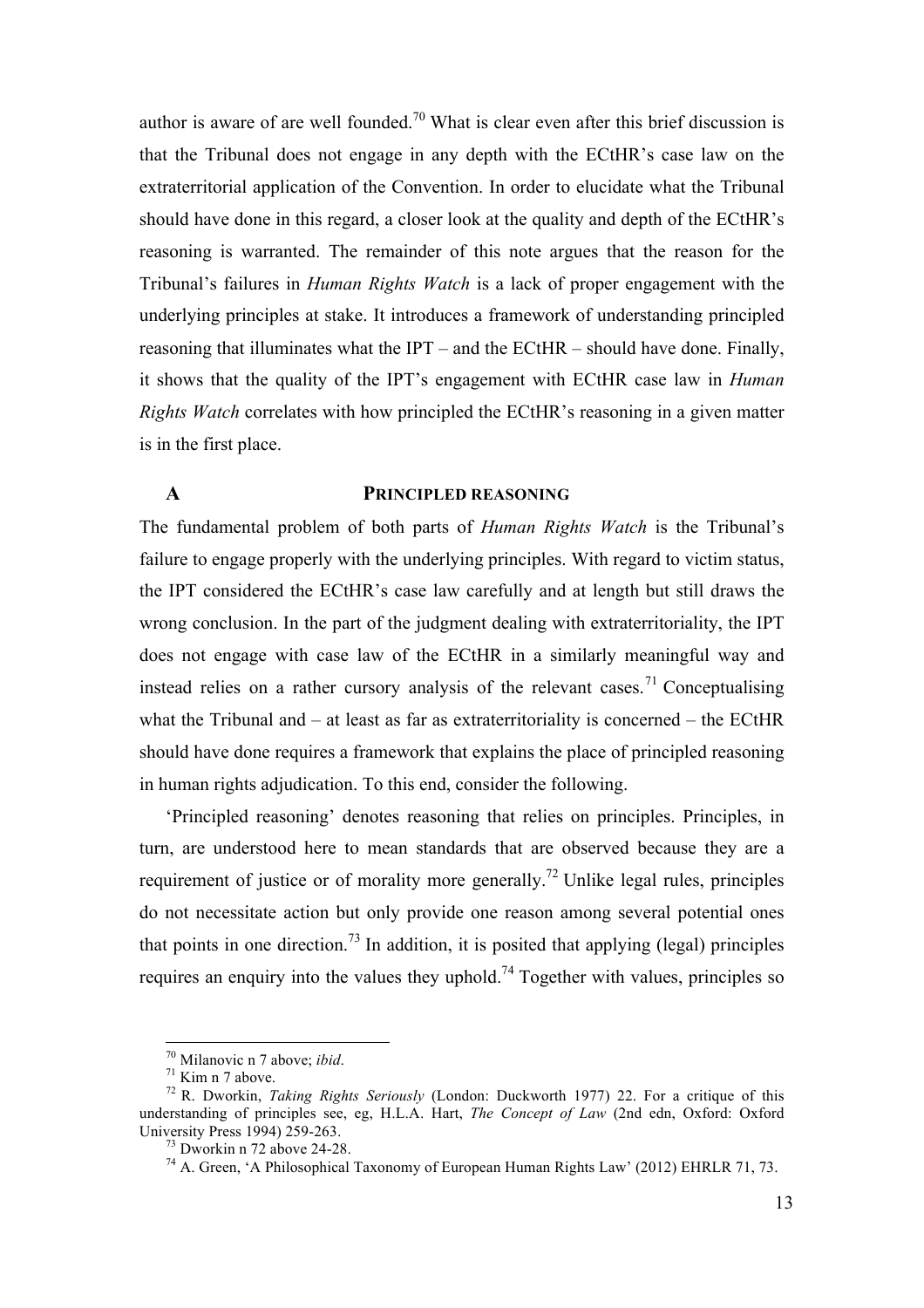underpinned can then be used to justify rules.<sup>75</sup> Rules guide action in an all-or-nothing fashion; either a rule is applicable and supplies a full answer or it is not and in that case does not contribute anything.<sup>76</sup> That is, unlike principles rules do not cater to considering conflicting issues. Rather, a rule is the *result* of considering all relevant principles and values that might justify it.

Take the ECtHR's consideration of the appropriate standard for victim status under the Convention. The Court says that it does 'not normally' deal with general review of legislation.<sup>77</sup> This suggests that the Court sees this as a principle that points in one direction but can be trumped by more important considerations. Accordingly, the ECtHR goes on to outline other, potentially more important, principles that could point in another direction in cases where secret measures are the subject of an application. In the case of secret surveillance, the principle of effective oversight is found to be the more important principle on balance.<sup>78</sup>

The ECtHR does not appeal to a relationship between rule and exceptions. On the contrary, it seems aware of the different considerations that point in different directions and outlines them in this fashion. On the one hand, there is the principle that the Court adjudicates individual complaints based on concrete grievances. On the other hand, there is the principle that the ECtHR should ensure effective oversight when it comes to secret surveillance because the latter poses a threat to the right to protection of private life in article 8 of the ECHR. Put differently, the Court engages in principled reasoning about the victim status in secret surveillance cases. The ECtHR reaches its conclusions on how an individual needs to be affected by a particular system or measure by considering different principles that pull in different directions. Finally, it infers the rule on what an applicant must show in order to count as a victim from these principles.

The IPT engages with the ECtHR's case law on victim status in some depth. However, the Tribunal does not engage with the *reasoning* of the ECtHR but only with the result. This would explain why it does not grapple with the fact that the principles employed by the Court do not actually justify the Tribunal's conclusions. In other words, the IPT does not recognise that a first domestic instance should employ

<sup>75</sup> *ibid* 72. <sup>76</sup> Dworkin n 72 above 24. <sup>77</sup> n 4 above at [164]. <sup>78</sup> *ibid* at [165].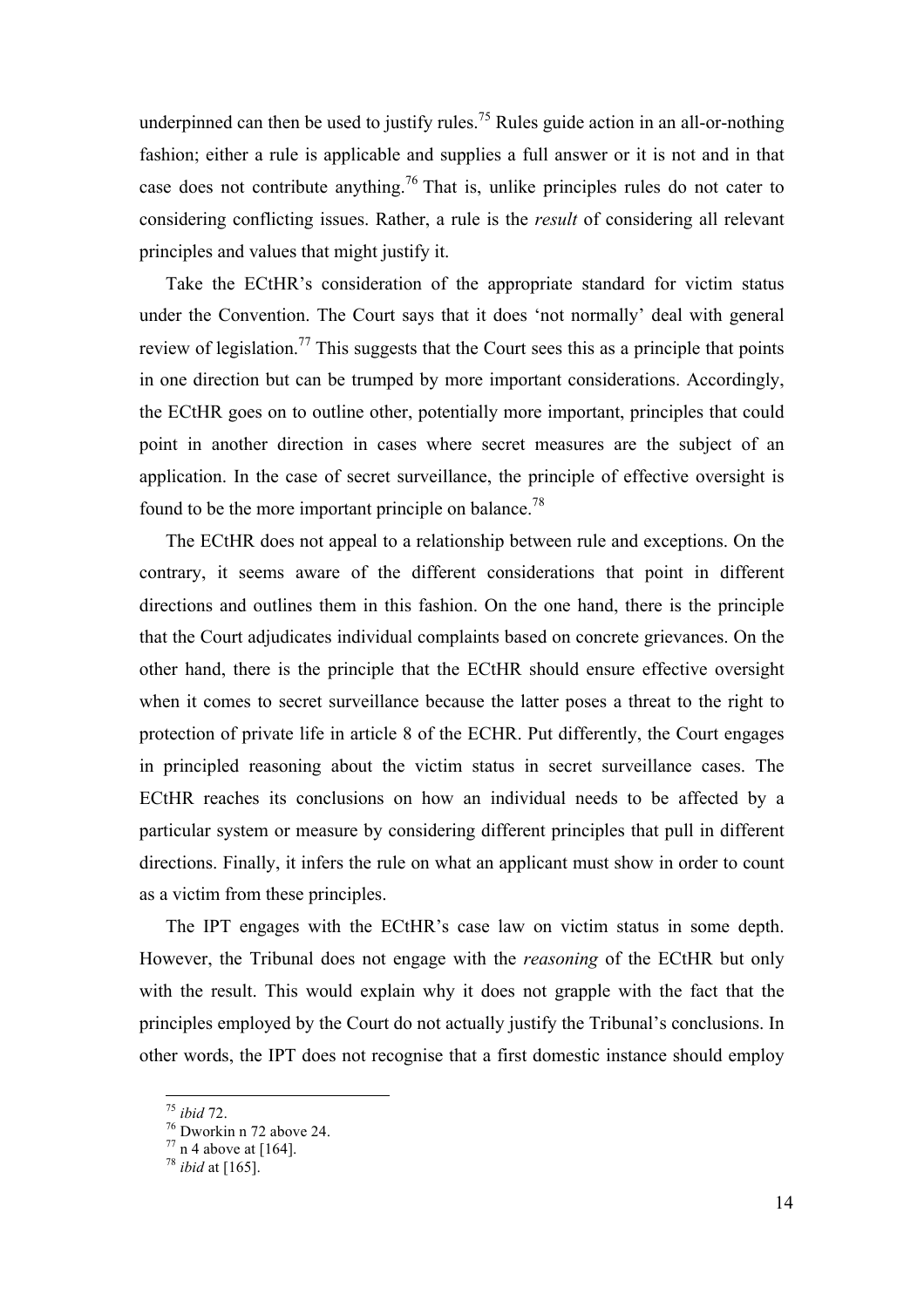different principles than the ECtHR in order to justify that the applicant must show that they are 'potentially at risk' that intelligence services have compiled information concerning their private life.<sup>79</sup> Instead of ignoring this inconvenient state of affairs, the Tribunal should have engaged in its own principled reasoning if it wanted to justify why this standard is an appropriate rule.

Turning now to the issue of extraterritoriality, it is again useful to start with an analysis of the ECtHR's reasoning. Green distinguishes between principles and rules in order to elucidate that Convention rights are best understood as principles. <sup>80</sup> However, there is no reason to restrict the use of the distinction as such to the interpretation of Convention *rights*. <sup>81</sup> In fact, the case law dealing with extraterritoriality in light of article 1 of the ECHR is an example to the contrary. The provision reads and operates like a generalised rule: $82 \text{°}$  The High Contracting Parties shall secure to everyone within their jurisdiction the rights and freedoms defined in section 1 of this Convention.' However, because it is a generalisation it still needs to be interpreted by recourse to the principles and values that justify it.

Seemingly aware of the need for further interpretation and thus aiming to duly justify the rule, the ECtHR speaks of 'general principles relevant to jurisdiction<sup>83</sup> when ascertaining what jurisdiction means. However, the Court does not actually operationalize its 'principles' as such. The Court starts from the assumption that there is a 'territorial principle', that is, it deems jurisdiction to be primarily exercised on national territory. <sup>84</sup> As described above, the ECtHR has developed what it calls 'exceptional circumstances capable of giving rise to the exercise of jurisdiction… outside territorial boundaries' <sup>85</sup> . However, framing competing considerations as exceptions<sup>86</sup> to a principle does not sit easily with the understanding of principles adopted here. A principle does not have exceptions, only rules do.  $87$  Instead,

<sup>&</sup>lt;sup>79</sup> See above 8-9.<br><sup>80</sup> n 74 above 79-80.<br><sup>81</sup> See G. Letsas, *A Theory of Interpretation of the European Convention on Human Rights* (Oxford: Oxford University Press 2009) 80-98, where he proposes a similar approach to the doctrine of the 'margin of appreciation' emphasising *reasons* and *principles* underlying the ECtHR's conclusions. See also B. Cali, 'On Interpretivism and International Law' (2009) 20 EJIL 805 on the relevance of interpretivism in international law generally.<br>
<sup>82</sup> cf n 74 above 80.<br>
<sup>83</sup> See, eg, *Al-Skeini* n 50 above at [130].<br>
<sup>84</sup> Banković n 50 above at [59]; *Al-Skeini* n 50 above at [131]-[132].<br>
<sup>85</sup> *Al-Skeini* n 50 bove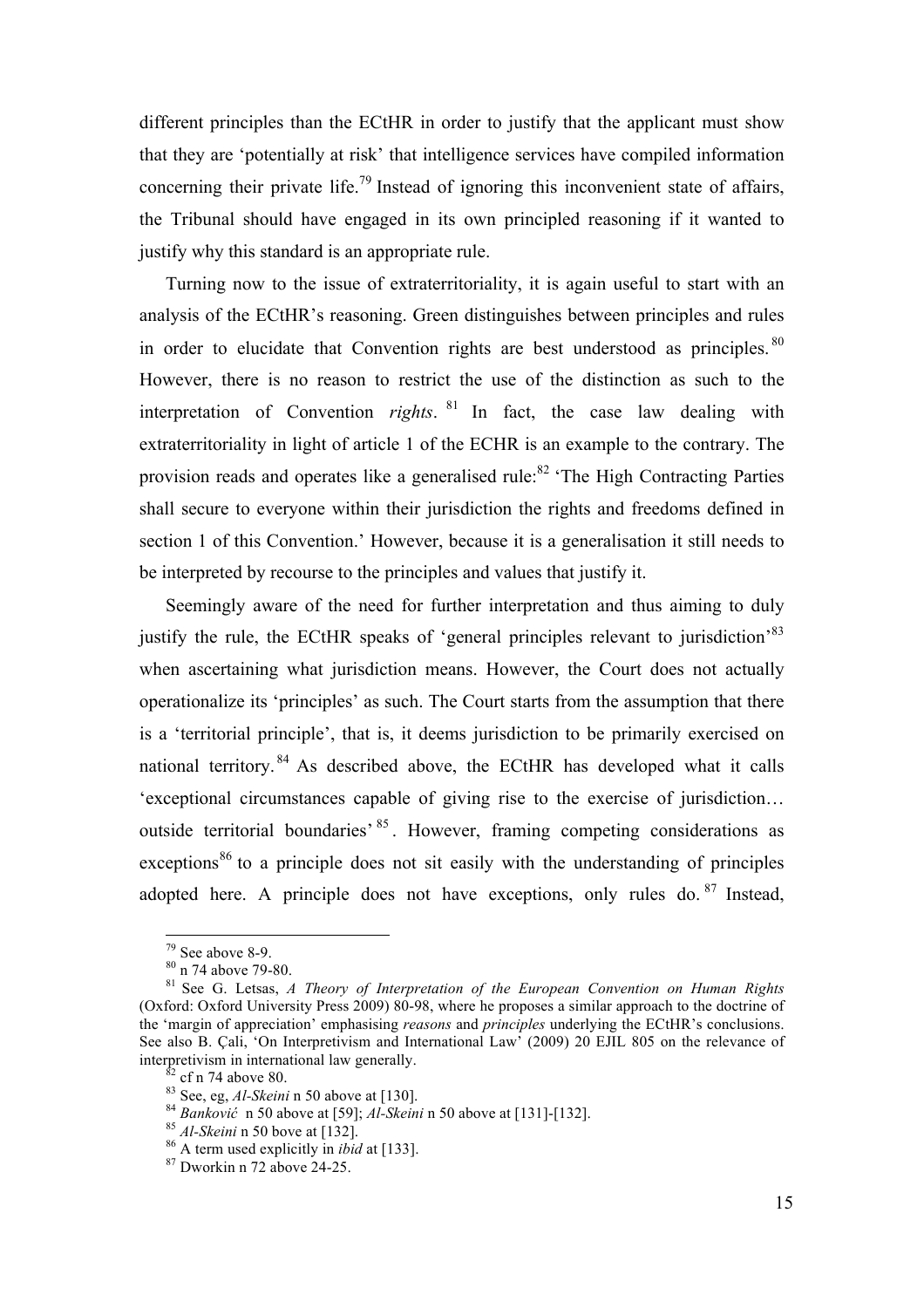principles are requirements of justice or morality more generally that point in one direction and have a dimension of weight in the sense that they can be deemed more or less important depending on the salience of the underpinning value in a given case.<sup>88</sup>

Accordingly, the Court should be engaging, for example, with the question why the generalised rule in article 1 of the ECHR does not rely on territory and what the consequences are for the meaning of jurisdiction. <sup>89</sup> Applying this structure of reasoning to the area of extraterritoriality of the right to protection of one's private life should – in the author's view – take the following form. <sup>90</sup> One of the overarching values regarding Convention rights is the equal moral status of each individual.<sup>91</sup> Two of many principles deriving from equality are worth considering with regard to the extraterritorial application of the Convention. First, Convention rights by protecting everyone equally both need and bind public authorities that have power over areas of human activity because this power allows them to respect equality in the first place.<sup>92</sup> Second, the term jurisdiction (as opposed to territory) should be understood to ensure that cases where territory does not make a moral difference are treated alike.<sup>93</sup> That is, if a state has the same kind of power regardless of whether the victim of a human rights violation is within or outside its territory said state should be held to the same standards under the ECHR in both situations.

The next question is what exactly needs to be within the power of public institutions. The IPT actually grapples with this question in *Human Rights Watch* but does not go beyond pointing out that the ECtHR has only ruled on power over property and that information does not count as such.<sup>94</sup> What the Tribunal (and the ECtHR, for that matter) does not recognise is that the relevant value here is again equality, but that the salient principle needs to relate to articles 1 (jurisdiction) and 8 (privacy) of the Convention. In conjunction, equality and the right to protection of

<sup>&</sup>lt;sup>88</sup> *ibid* 26-27.<br><sup>89</sup> As the ECHR is an international treaty, the starting point of interpretation according to international law is articles 31 and 32 of the Vienna Convention on the Law of Treaties. The reasoning suggested here would be accommodated by article 31 (1) because it is an interpretation of the ordinary

meaning of the term jurisdiction in the light of the object and purpose of the ECHR.<br><sup>90</sup> For another example of reasoning appealing to values and principles see n 47 above.<br><sup>91</sup> n 81 above 114-117.<br><sup>92</sup> Versions of this above 117. <sup>93</sup> For a similar view regarding the role of citizenship rather than territory see n 59 above 87-101. <sup>94</sup> n 1 above at [56]-[58].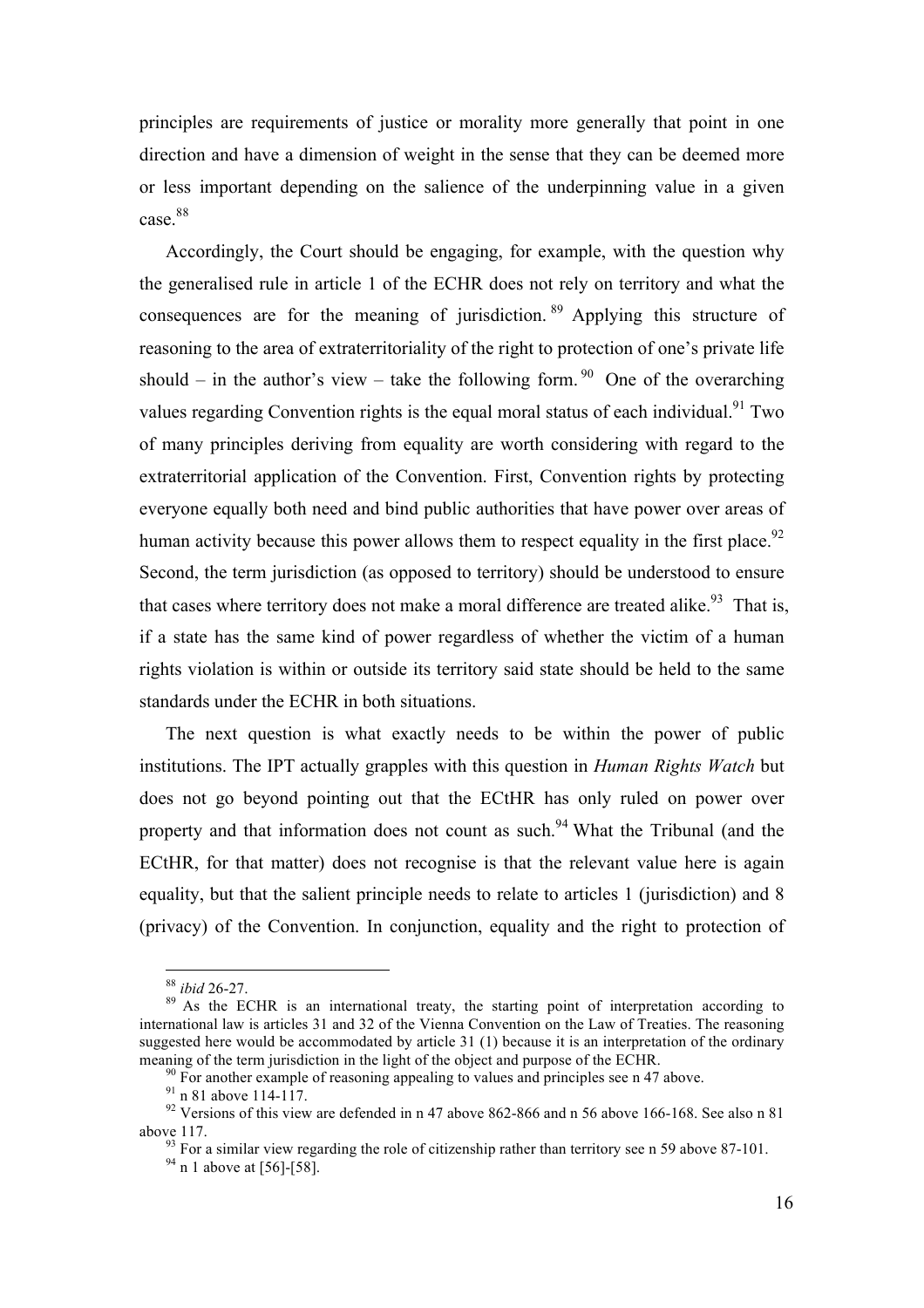one's private life suggest that it should not make a difference what part of the private life is involved or which form of information is at stake. It follows that the power of public institutions is relevant regardless of whether it is a power to physically stop and search individuals or whether it is to intercept digital communications. Accordingly, the IPT should have concluded that individuals whose communications might be intercepted by UK authorities are within UK jurisdiction for the purposes of applying article 8 of the Convention.

However, the ECtHR when it has dealt with extraterritoriality in the past has not employed any reasoning of this kind. Instead, the Court

spawned a number of 'leading' judgments based on a need-to-decide basis, patch-work case law at best. … As the Court has, in these cases, always tailored its tenets to sets of specific facts, it is hardly surprising that those tenets then seem to limp when applied to sets of different facts.<sup>95</sup>

The ECtHR fashions what it calls principles to accommodate specific facts rather than asking what values underpin them. Despite the use of the term 'principle', the Court's reasoning when it comes to extraterritoriality is not actually principled in the sense employed here. This is not to say that all judgments by the ECtHR on this issue reached the wrong conclusion. Rather, the complaint is that the structure of the reasoning itself is problematic. As will be discussed next, this has significant ramifications beyond the case law of the Court.

The IPT was faced with the following situation when deciding *Human Rights Watch*. The Court had not yet made any pronouncements on a situation of surveillance abroad and there are no principles, let alone values, to discern what article 1 of the Convention means in different circumstances. This suggests that the admittedly rather lacklustre reasoning and findings of the Tribunal do not only turn on the fact that the ECtHR has just not yet decided a case concerning extraterritorial mass surveillance. Instead, the actual problem is the much deeper one of a lack of principled reasoning.<sup>96</sup> A certain frustration about this state of affairs shows when the IPT states that it cannot find that the individuals residing abroad were within the jurisdiction of the UK because the ECtHR had failed to clearly decide that they are.<sup>97</sup> Given all this, a one-

<sup>&</sup>lt;sup>95</sup> *Al-Skeini* n 50 above, Concurring Opinion of Judge Bonello at [5].<br><sup>96</sup> On the place of principled reasoning with regard to ECtHR judgments generally see n 81 above 83-84.

 $97$  n 1 above at [61].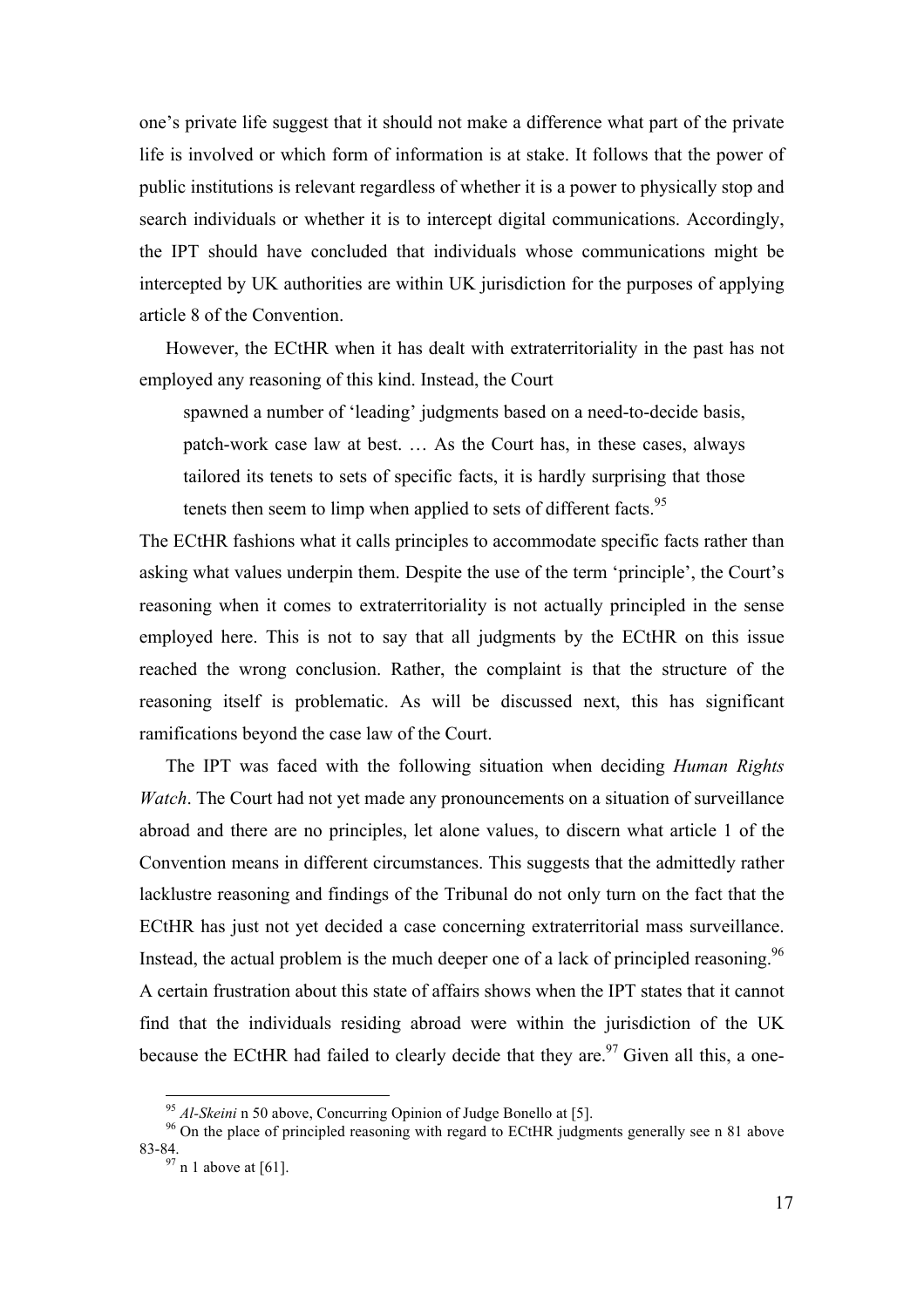issue tribunal such as the IPT can hardly be expected to stand in for the ECtHR when it comes to fleshing out underlying principles and values.

Comparing the case law on extraterritoriality to the cases on victim status renders the lack of principled reasoning even more evident. As discussed above, the Court looks at article 34 of the ECHR, concluding that it is a principle and that it can be trumped by other, more important or salient, principles. That is, the ECtHR considers the function of the complaint mechanism and concludes that it is underpinned by at least two different principles: the righting of wrongs in case of interferences and that the Court should provide effective oversight. Such reasoning gives domestic courts, including the IPT, a handle on the matter. They have principles at their disposal and can use them to appraise facts, which is exactly what the Tribunal did. The fact that it failed to apply them correctly can be criticised but it does not change that the IPT engaged meaningfully with the case law.

Against this background, it seems appropriate to stop and think before attributing the Tribunal's failures to the Tribunal alone. The ECtHR is certainly to blame as much for the disappointing outcome regarding extraterritoriality in *Human Rights Watch*. However, criticising either court equally risks remaining meaningless as long as we – as commentators – are ourselves unwilling to commit to answering hard questions in a principled way. Extraterritoriality is an area where many assumptions on human rights law, including the Convention, can no longer be maintained. For example, if territory is off the table as a means to identify the bearer of human rights obligations, the question becomes: what is valuable about applying human rights and what value justifies which part of their application? But this question, or other questions like it, rarely figures in commentary on the extraterritorial application of the Convention and no amount of criticism of individual judgments by the IPT or the ECtHR makes up for this.

### **A CONCLUSION**

The IPT in *Human Rights Watch* found mostly for the claimants. It held that its previous findings did not preclude further proceedings in this case, provided that the claimants supply further information, and the Tribunal adopted a generous approach to the issue of victim status. While the reasoning on which the IPT's approach to the victim status of the claimants rested was questionable, the result was not. Further, the